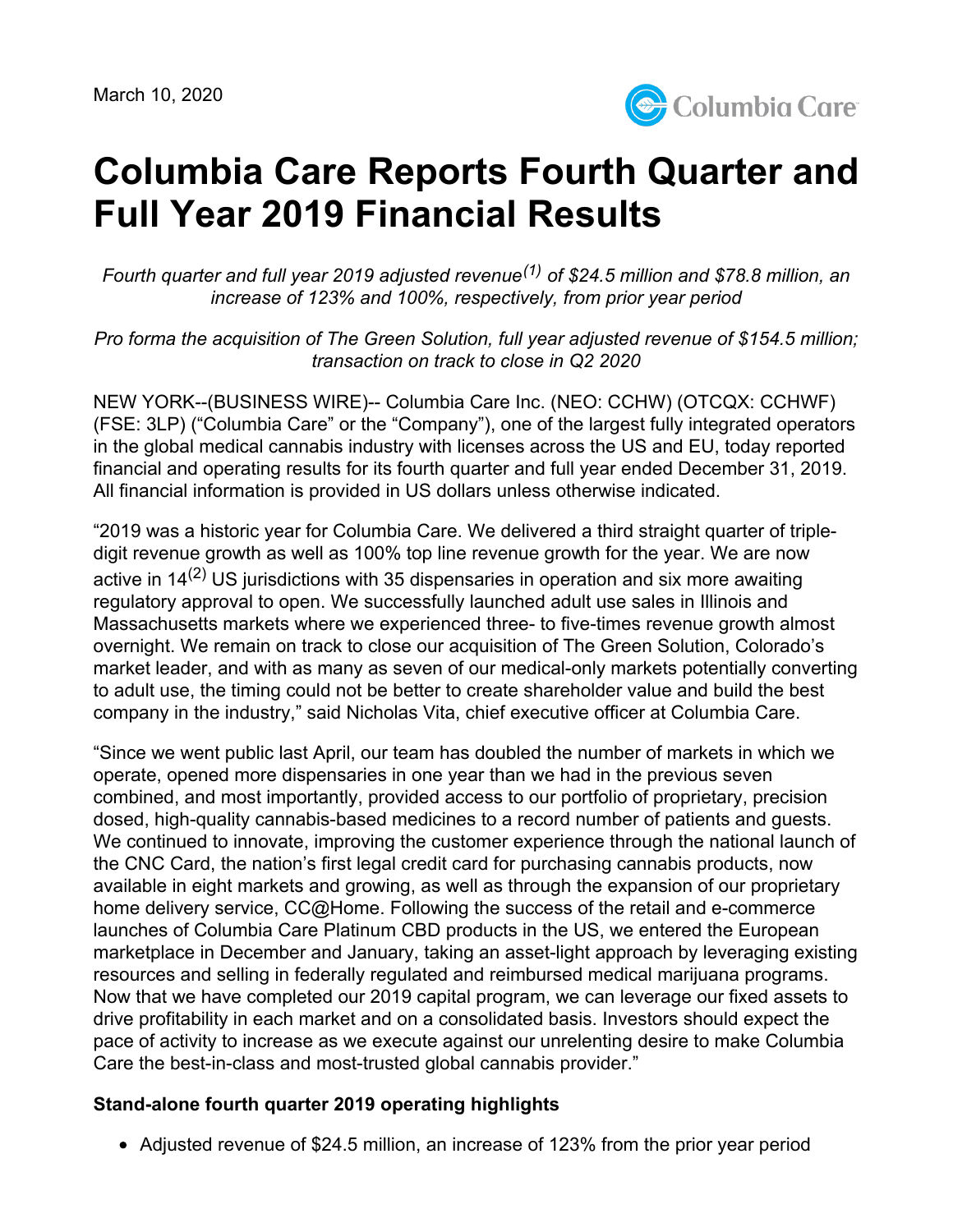- Revenue of \$23.2 million, an increase of 111% from the prior year period
- Gross profit of \$5.5 million (excludes changes in fair value of biological assets and inventory sold), an increase of 40% over the prior year period
- Adjusted EBITDA of (\$13.9) million compared to (\$2.9) million for the prior year period, driven by buildout and scaling efforts leading up to new market launches
- The Company completed a sale leaseback transaction valued at \$35 million
- \$47.5 million cash on hand as of December 31, 2019, and no debt
- Received approval to commence selling flower in its Florida dispensaries
- Expanded CNC Card, the nation's first legal cannabis credit card, to eight jurisdictions

# **Stand-alone full year 2019 financial highlights**

- Adjusted revenue of \$78.8 million, an increase of 100% from the prior year
- Revenue of \$77.5 million, an increase of 97% from the prior year
- Gross profit of \$20.6 million (excludes changes in fair value of biological assets and inventory sold), an increase of 25% over the prior year
- Adjusted EBITDA of (\$46.9) million compared to (\$11.1) million for the prior year, driven by buildout and scaling efforts leading up to new market launches

# **Pro forma full year 2019 financial summary (3)**

- Adjusted revenue of \$154.5 million
- Gross profit of \$53.1 million (excludes changes in fair value of biological assets and inventory sold)
- Adjusted EBITDA of (\$38.7) million

# **Subsequent events:**

- Launch of adult use sales in Chicago, Illinois, completion of Aurora cultivation and manufacturing expansion allowing the Company to tap into wholesale and retail market opportunities
- Opening of six dispensaries, increasing total number in operation to 35; six additional dispensaries awaiting final regulatory approval to open
- Opening of the Company's manufacturing facility in San Diego, allowing the Company to launch its high-quality, precision dose-metered products throughout California
- Approval to sell flower products in New York State
- Approval to commence cultivation in New Jersey
- Awarded a dispensary license in Utah as well as processing and dispensary licenses in Missouri (4)
- Achieved first OTC sales of its premium Columbia Care Platinum CBD products in Europe
- $\bullet$  Initiated annual review process to optimize workforce and labor efficiency on target to significantly reduce overall corporate expense as a percentage of revenue by year end
- Added Frank Savage and Jeff Clarke to its Board of Directors
- Established a Strategic Advisory Board, appointing former directors John Howard and David Solomon as inaugural members

**2020 Financial Guidance Summary** *(see "Outlook and Guidance" below for further discussion)*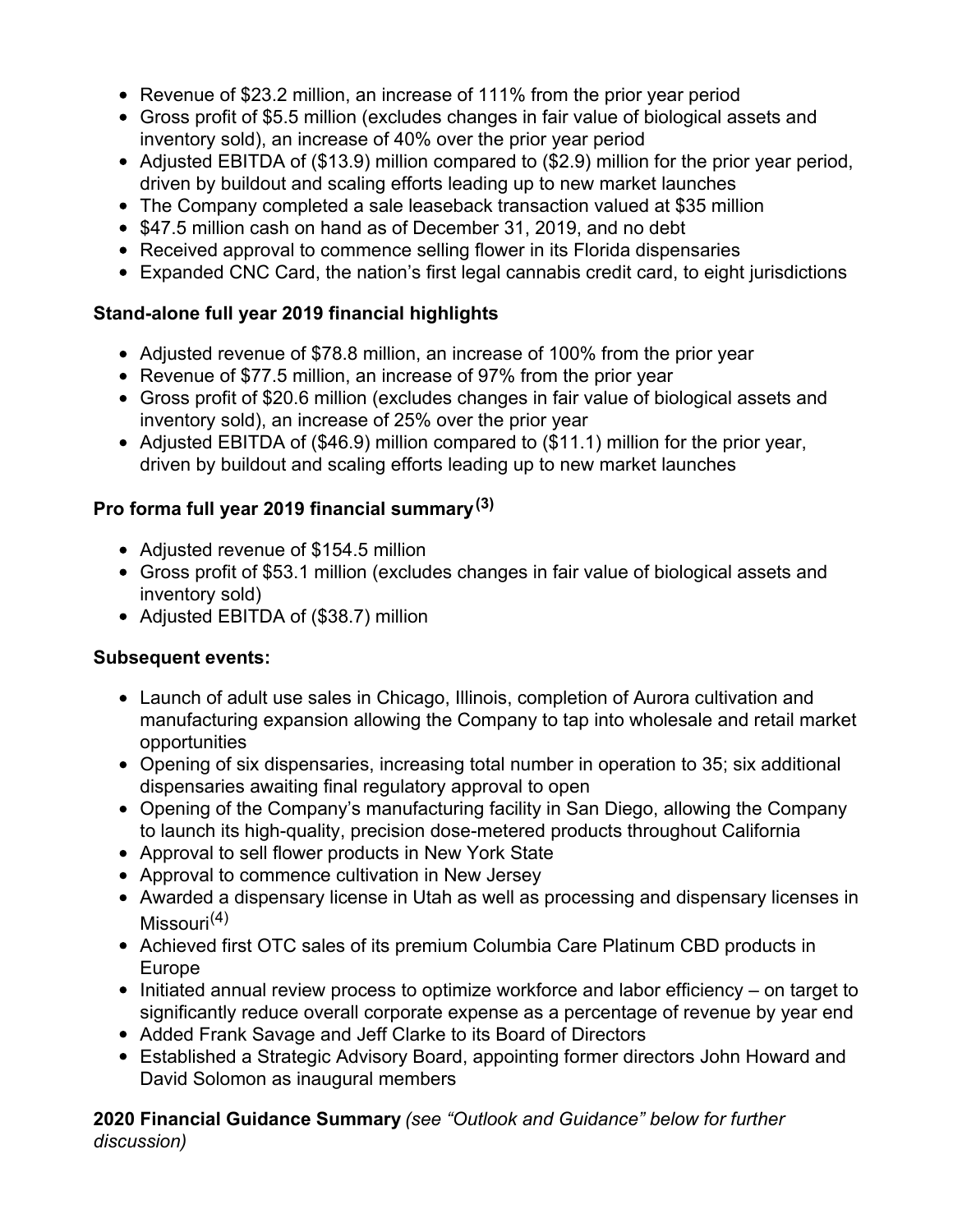| <b>Metric</b>                               | <b>Stand-alone basis</b> | Pro forma<br>basis |
|---------------------------------------------|--------------------------|--------------------|
| <b>Revenue</b>                              | \$155M - \$180M          | \$234M - \$265M    |
| <b>Gross Margin</b>                         | $40\% + in Q4$           | 40%+ in Q4         |
| <b>Break-even Adjusted EBITDA</b><br>timing | Q4                       | Q3                 |
| <b>Full year CAPEX</b>                      | $$25M - $30M$            | \$25M - \$30M      |

#### **Discussion of Fourth Quarter 2019 and Full Year 2020 Results**

Adjusted revenue for the fourth quarter and full year 2019 was \$24.5 million and \$78.8 million respectively, compared to fourth quarter and full year 2018 revenue of \$11.0 and \$39.3 million, representing an increase of 123% and 100%, respectively, over prior year periods. See *"Table 5 – Adjusted Revenues".*

Adjusted revenue increase was driven by a combination of the Company's on-going expansion of its dispensary network as well as higher consumer demand for its products at its existing dispensaries highlighted by the launch of adult use sales in Massachusetts. Regulatory delays for facility and product launches continued to drive timelines.

Excluding the impact of fair value adjustments for biological assets, gross profit for the fourth quarter and full year 2019 was \$5.5 million and \$20.6 million, or an increase of 40% and 25%, respectively, over the prior year periods.

The Company's gross profit for the fourth quarter and full year 2019 was \$18.2 million and \$36.9 million respectively, compared to fourth quarter and full year 2018 gross profit of (\$0.6) million and \$17.1 million. The increase in gross profit was primarily driven by volume growth in business as well as an increase in the volume of unharvested plants and inventory, partially offset by production costs of new facilities that were not yet operating at commercial scale.

Adjusted EBITDA for the fourth quarter and full year 2019 was (\$13.9) million and (\$46.9) million respectively, compared to (\$2.9) million and (\$11.1) million for the prior year periods. Changes in Adjusted EBITDA were primarily driven by the Company's on-going execution against its 2019 growth initiatives, including new and existing market expansion, postconstruction/pre-approval facility operating expenses, organization growth and professional fees. See *"Table 2 – Reconciliation of IFRS to Non-IFRS Measures".*

Net loss for the fourth quarter and full year 2019 was (\$28.0) million and (\$106.7) million, compared to (\$20.4) million and (\$39.7) million for the prior year periods, primarily attributable to increases in share-based compensation, salary and benefit costs, professional fees and overall facility costs resulting from the Company's on-going expansion in both new and existing markets.

As of December 31, 2019, the Company had \$47.5 million cash on hand and carried no debt.

#### **Outlook and Guidance**

For Fiscal 2020, the Company is providing guidance to reflect the transition from its 2019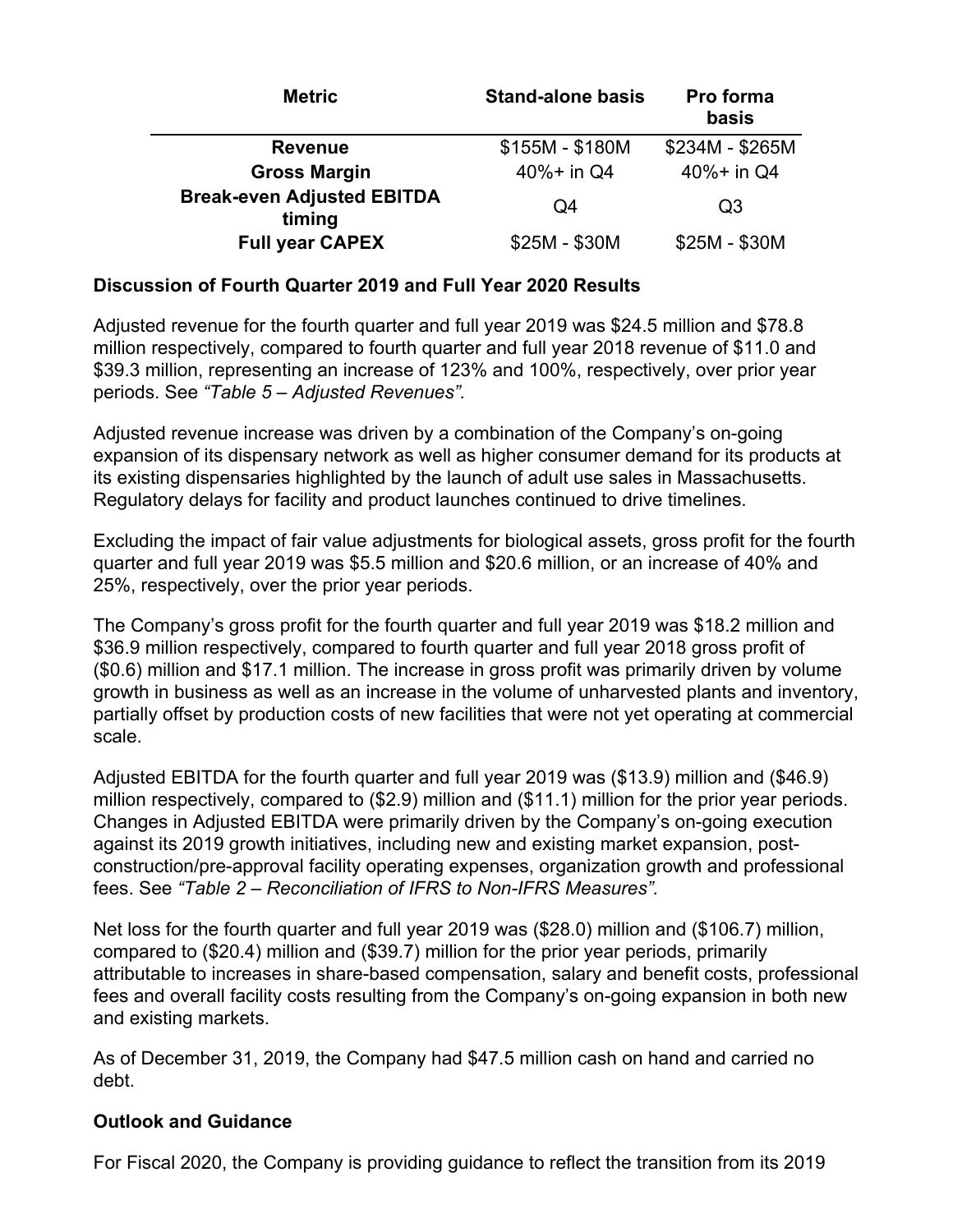growth strategy of activating licensed jurisdictions to achieving scale in each market. As a practical matter, in providing is 2020 guidance, Columbia Care does not incorporate changes in the regulatory environment, including the potentially positive impact of any future transitions from medical only to medical and adult use programs, despite our expectations for several markets to convert in the next 12 months. The Company also excludes recent wins in Missouri and Utah as well as any new market openings, the development of additional assets, future M&A and/or license pursuit activities. See *"Caution Concerning Forward-Looking Statements"* below for further discussion.

In assessing performance within each market, it is important to note that markets which have been operational for more than 12 months typically provide a positive EBITDA contribution before corporate overhead. The Company has optimized its dispensary build-out plans for Florida utilizing temporary locations instead of traditional dispensaries, allowing Columbia Care to reach its target population with much less capital investment and an improved labor model. As a result, the Company expects to have a total of 14 dispensaries in operation by the end of Q1 2020, with an additional six to eight temporary pickup locations available throughout the state.

For fiscal year 2020, the Company expects the following *(pro forma guidance assumes a full year of The Green Solution)*:

- Stand-alone revenue of approximately \$155 million to \$180 million, driven primarily by:
	- Continued growth throughout the Company's existing 35 dispensaries and wholesale operations
	- The opening of six dispensaries currently awaiting regulatory approval including:
		- New market launches in New Jersey and Virginia
		- Four additional dispensaries in Florida
	- The completion of a second medical and adult use dispensary in Illinois
	- Six to eight temporary pickup locations in Florida
- Pro forma revenue of approximately \$234 million to \$265 million with TGS continuing to grow share in the Colorado market
- Gross margins on both a stand-alone and pro forma basis, excluding the impact of changes in the fair value of biological assets and inventory sold, are expected to reach 40%+ during the fourth quarter, ramping each preceding quarter
- Achieving breakeven Adjusted EBITDA in the fourth quarter on a stand-alone basis, and in the third quarter on a proforma basis
- Full-year CAPEX of approximately \$25 million to \$30 million on both a stand-alone and proforma basis, with ~50% occurring in the first quarter as remaining 2019 growth initiatives are completed

*Notes:*

*\_\_\_\_\_\_\_\_\_\_\_\_\_\_\_\_\_\_\_\_\_\_\_\_\_\_\_\_\_\_\_*

- 1. *Adjusted revenue includes ~\$1.4 million in sales by CannAscend through its four Ohio dispensaries. The Company purchased an exclusive option to acquire all outstanding membership interests in CannAscend following their twelfth month of operation and subject to regulatory approval. See table 5 for a reconciliation of reported and adjusted revenue.*
- 2. *Includes Colorado, subject to completion of the acquisition of The Green Solution*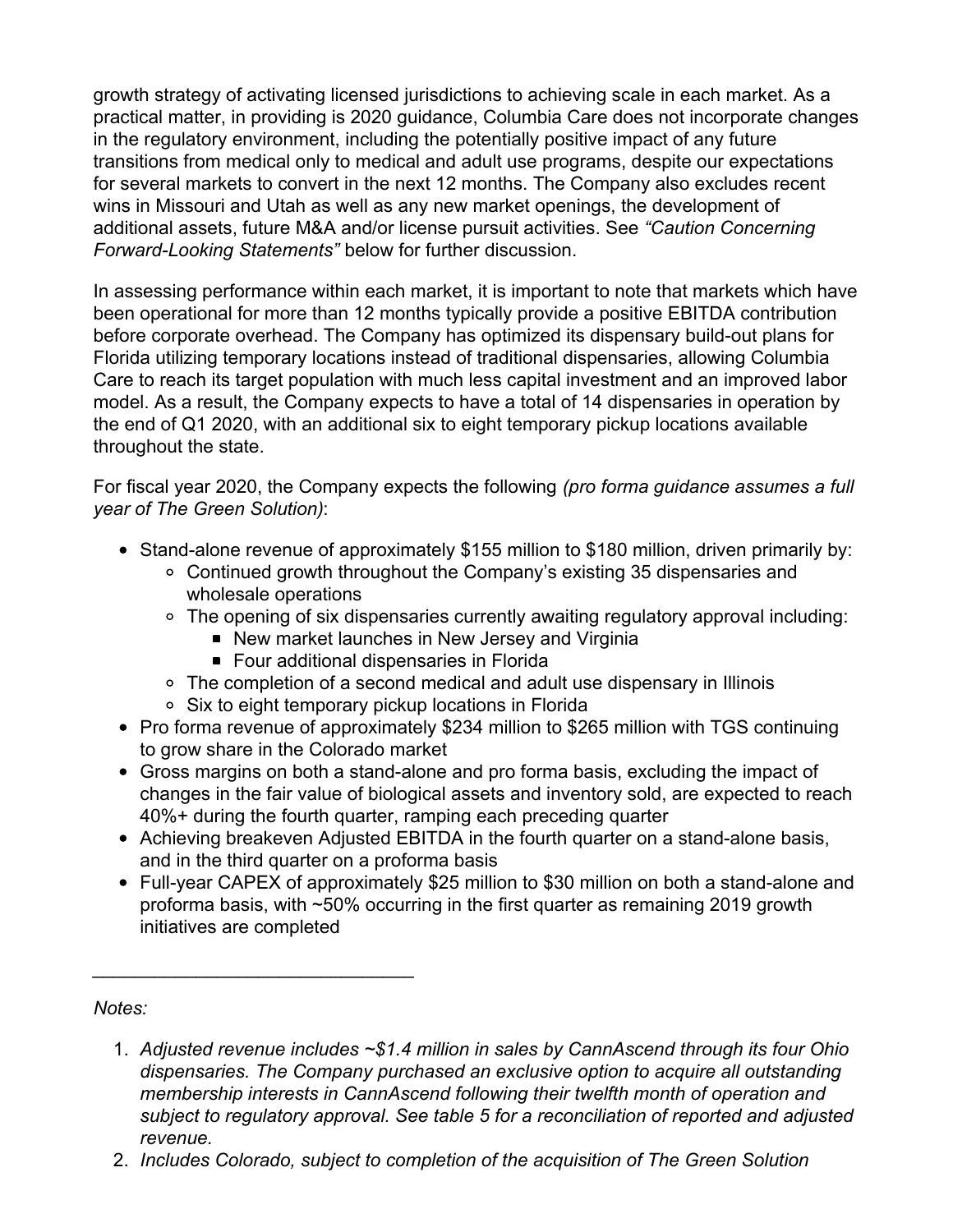- 3. *Includes The Green Solution FY 2019 results which are unaudited and presented in accordance with US GAAP as well as ~\$1.4 million in sales by CannAscend through its four Ohio dispensaries. The Company purchased an exclusive option to acquire all outstanding membership interests in CannAscend following their twelfth month of operation and subject to regulatory approval.*
- 4. *Missouri subject to the successful completion of a management services agreement through which the company intends to provide consultative services*

#### **Conference Call and Webcast Details**

The Company will report complete financial results for the fourth quarter and full year 2019 on Tuesday, March 10, 2020 at 8:00 a.m. EDT. To access the live conference call via telephone, please dial 1-877-407-8914 (U.S. callers) or 1-201-493-6795 (international callers), no passcode is required. A live audio webcast of the call will also be available in the Investor Relations section of the Company's website at [https://ir.col-care.com/.](https://ir.col-care.com/)

A replay of the audio webcast will be available in the Investor [Relations](https://ir.col-care.com/) section of the Company's website approximately 2 hours after completion of the call and will be archived for 30 days.

#### **Non-IFRS Financial Measures**

In this press release, Columbia Care refers to certain non-IFRS financial measures, such as adjusted revenue, adjusted EBITDA and gross profit excluding changes in fair value of biological assets. These measures do not have any standardized meaning prescribed by IFRS and may not be comparable to similar measures presented by other companies. Columbia Care considers certain non-IFRS measures to be meaningful indicators of the performance of its business. A reconciliation of such non-IFRS financial measures to their nearest comparable IFRS measure is included in this press release and a further discussion of some of these items is contained in the Company's Management, Discussion and Analysis for the nine months ended September 30, 2019 dated November 5, 2019.

#### **About Columbia Care Inc.**

Columbia Care Inc. is one of the largest and most experienced multi-state operators in the medical cannabis industry, with licenses in 18 jurisdictions  $^{(2,4)}$  in the US and the EU. With over 1.6 million sales transactions since its inception, Columbia Care is a patient-centered organization setting the standard for compassion, professionalism, quality, caring and innovation, working in collaboration with some of the most renowned and innovative teaching hospitals and medical centers in the world. The Company is committed to providing the type of education and transparency patients deserve and quality of product that clinicians expect. For more information on Columbia Care, please visit [www.col-care.com.](http://www.col-care.com)

# **Caution Concerning Forward-Looking Statements**

This press release contains certain statements that constitute forward-looking information within the meaning of applicable securities laws ("forward-looking statements"). Statements concerning Columbia Care's objectives, goals, strategies, priorities, intentions, plans, beliefs, expectations and estimates, and the business, operations, financial performance and condition of Columbia Care as well as statements under the heading "Outlook and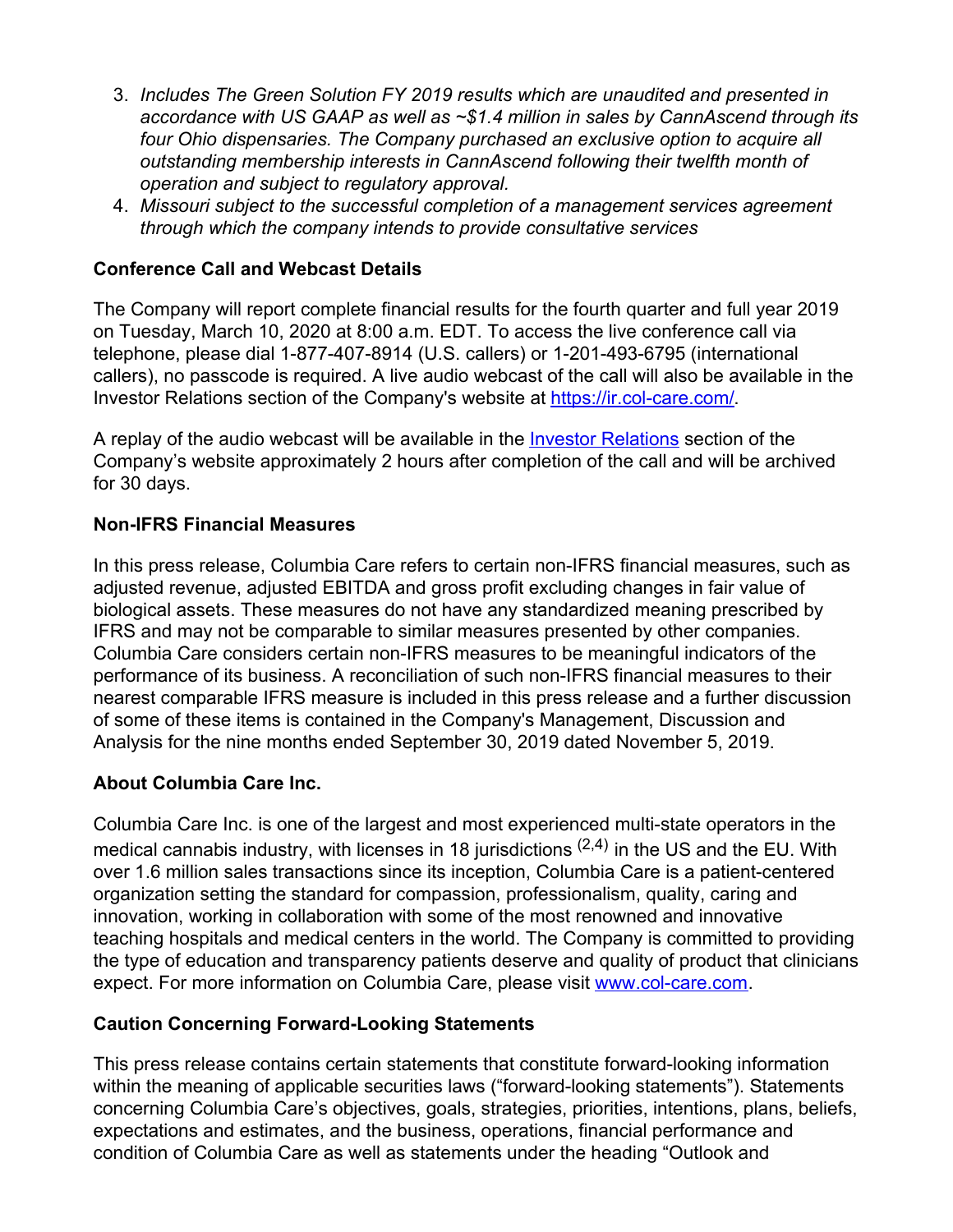Guidance" are forward-looking statements. The words "believe", "expect", "anticipate", "estimate", "intend", "may", "will", "would", "could", "should", "continue", "plan", "goal", "objective", and similar expressions and the negative of such expressions are intended to identify forward-looking statements, although not all forward-looking statements contain these identifying words.

Certain material factors and assumptions were applied in providing these forward-looking statements. Forward-looking information involves numerous assumptions, including assumptions on revenue and expected gross margins, capital allocation, EBITDA break even targets and other financial results; growth of its operations via expansion, for the effects of any transactions; expectations for the potential benefits of any transactions including the acquisition of The Green Solution; statements relating to the business and future activities of, and developments related to, the Company after the date of this press release, including such things as future business strategy, competitive strengths, goals, expansion and growth of the Company's business, operations and plans; expectations that planned acquisitions (including the acquisition of The Green Solution) will be completed as previously announced; expectations regarding cultivation and manufacturing capacity; expectations regarding receipt of regulatory approvals; expectations that licenses applied for will be obtained; potential future legalization of adult-use and/or medical cannabis under U.S. federal law; expectations of market size and growth in the U.S. and the states in which the Company operates; expectations for other economic, business, regulatory and/or competitive factors related to the Company or the cannabis industry generally; and other events or conditions that may occur in the future. Forward-looking statements may relate to future financial conditions, results of operations, plans, objectives, performance or business developments. These statements speak only as at the date they are made and are based on information currently available and on the then current expectations. Holders of securities of the Company are cautioned that forward-looking statements are not based on historical facts but instead are based on reasonable assumptions and estimates of management of the Company at the time they were provided or made and involve known and unknown risks, uncertainties and other factors which may cause the actual results, performance or achievements of the Company, as applicable, to be materially different from any future results, performance or achievements expressed or implied by such forward-looking statements, including, but not limited to, risks and uncertainties related to: the available funds of the Company and the anticipated use of such funds; the availability of financing opportunities; legal and regulatory risks inherent in the cannabis industry; risks associated with economic conditions, dependence on management and currency risk; risks relating to U.S. regulatory landscape and enforcement related to cannabis, including political risks; risks relating to anti-money laundering laws and regulation; other governmental and environmental regulation; public opinion and perception of the cannabis industry; risks related to contracts with third-party service providers; risks related to the enforceability of contracts; reliance on the expertise and judgment of senior management of the Company, and ability to retain such senior management; risks related to proprietary intellectual property and potential infringement by third parties; risks relating to the management of growth; increasing competition in the industry; risks inherent in an agricultural business; risks relating to energy costs; risks associated to cannabis products manufactured for human consumption including potential product recalls; reliance on key inputs, suppliers and skilled labor; cybersecurity risks; ability and constraints on marketing products; fraudulent activity by employees, contractors and consultants; tax and insurance related risks; risks related to the economy generally; risk of litigation; conflicts of interest; risks relating to certain remedies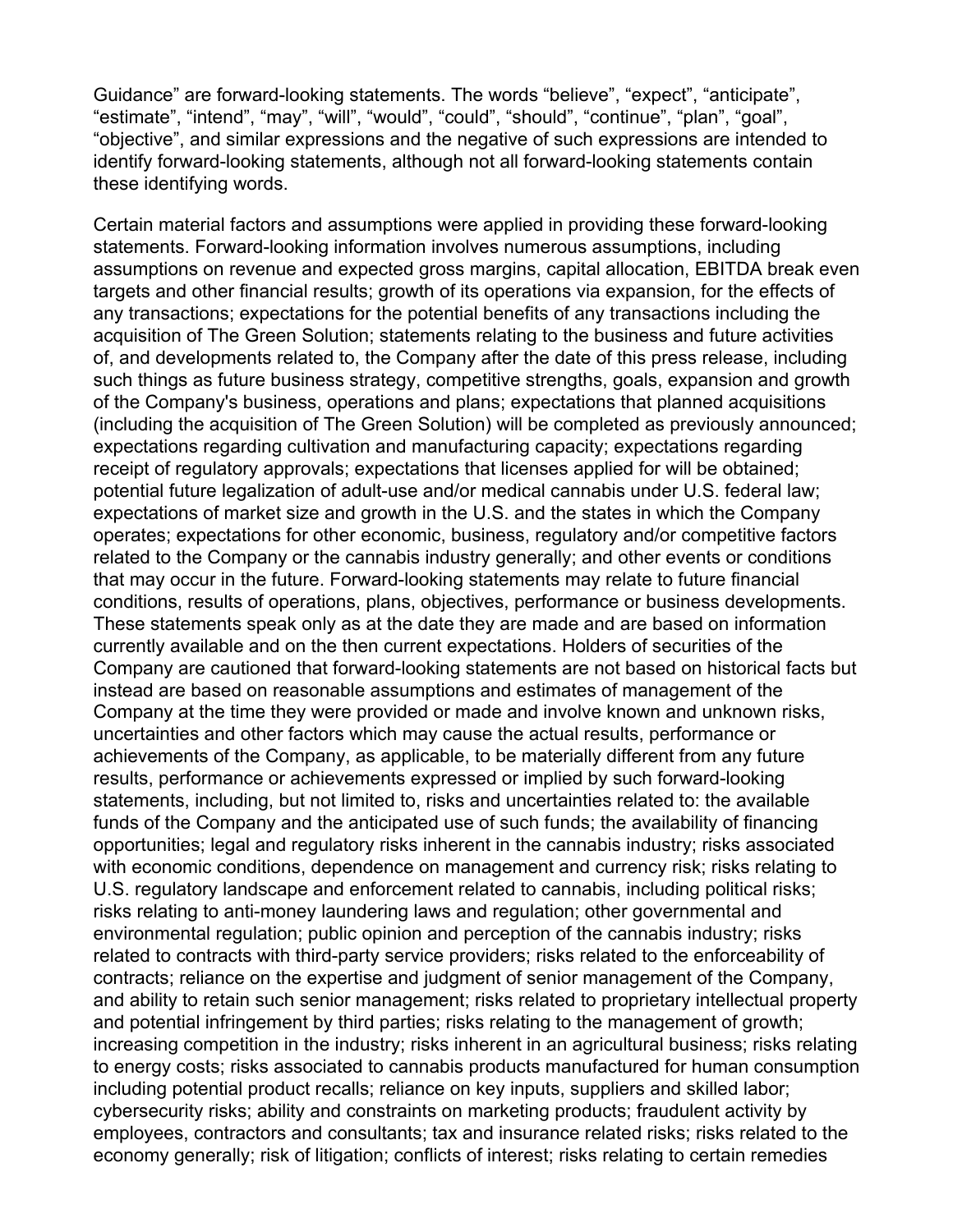being limited and the difficulty of enforcement of judgments and effect service outside of Canada; risks related to future acquisitions or dispositions; sales by existing shareholders; limited research and data relating to cannabis; as well as those risk factors discussed under "Risk Factors" in Columbia Care's final prospectus dated March 21, 2019 (the "Prospectus") and filed with the applicable Canadian securities regulatory authorities on SEDAR at [www.sedar.com,](http://www.sedar.com) in the Company's Annual Information Form, and as described from time to time in documents filed by the Company with Canadian securities regulatory authorities.

The purpose of forward-looking statements is to provide the reader with a description of management's expectations, and such forward-looking statements may not be appropriate for any other purpose. In particular, but without limiting the foregoing, disclosure in this press release as well as statements regarding the Company's objectives, plans and goals, including future operating results and economic performance may make reference to or involve forward-looking statements. Although the Company believes that the expectations reflected in such forward-looking statements are reasonable, it can give no assurance that such expectations will prove to have been correct. A number of factors could cause actual events, performance or results to differ materially from what is projected in the forwardlooking statements. No undue reliance should be placed on forward-looking statements contained in this press release. Such forward-looking statements are made as of the date of this press release. Columbia Care undertakes no obligation to update or revise any forwardlooking statements, whether as a result of new information, future events or otherwise, except as required by applicable law. The Company's forward-looking statements are expressly qualified in their entirety by this cautionary statement.

This news release contains future-oriented financial information and financial outlook information (collectively, "FOFI") about Columbia Care's prospective results of operations, production and production efficiency, commercialization, revenue, gross margins and capex, all of which are subject to the same assumptions, risk factors, limitations, and qualifications as set forth in the above paragraph. FOFI contained in this document was approved by management as of the date of this document and was provided for the purpose of providing further information about Columbia Care's future business operations. Columbia Care disclaims any intention or obligation to update or revise any FOFI contained in this document, whether as a result of new information, future events or otherwise, unless required pursuant to applicable law. Readers are cautioned that the FOFI contained in this document should not be used for purposes other than for which it is disclosed herein.

#### **TABLE 1 - CONDENSED CONSOLIDATED STATEMENTS OF OPERATIONS**

(in US \$ thousands, except share and per share figures, unaudited)

|                       | <b>Three Months Ended</b> |           |                                                                   |             |  | <b>Year Ended</b> |      |  |  |
|-----------------------|---------------------------|-----------|-------------------------------------------------------------------|-------------|--|-------------------|------|--|--|
|                       |                           |           | December 31, 2019 December 29, 2018 December 31, 2019 December 29 |             |  |                   |      |  |  |
| Revenue<br>Production | \$                        | 23,172 \$ |                                                                   | $10,983$ \$ |  | 77.459            | - \$ |  |  |
| costs                 |                           | (17,683)  |                                                                   | (7,053)     |  | (56, 850)         |      |  |  |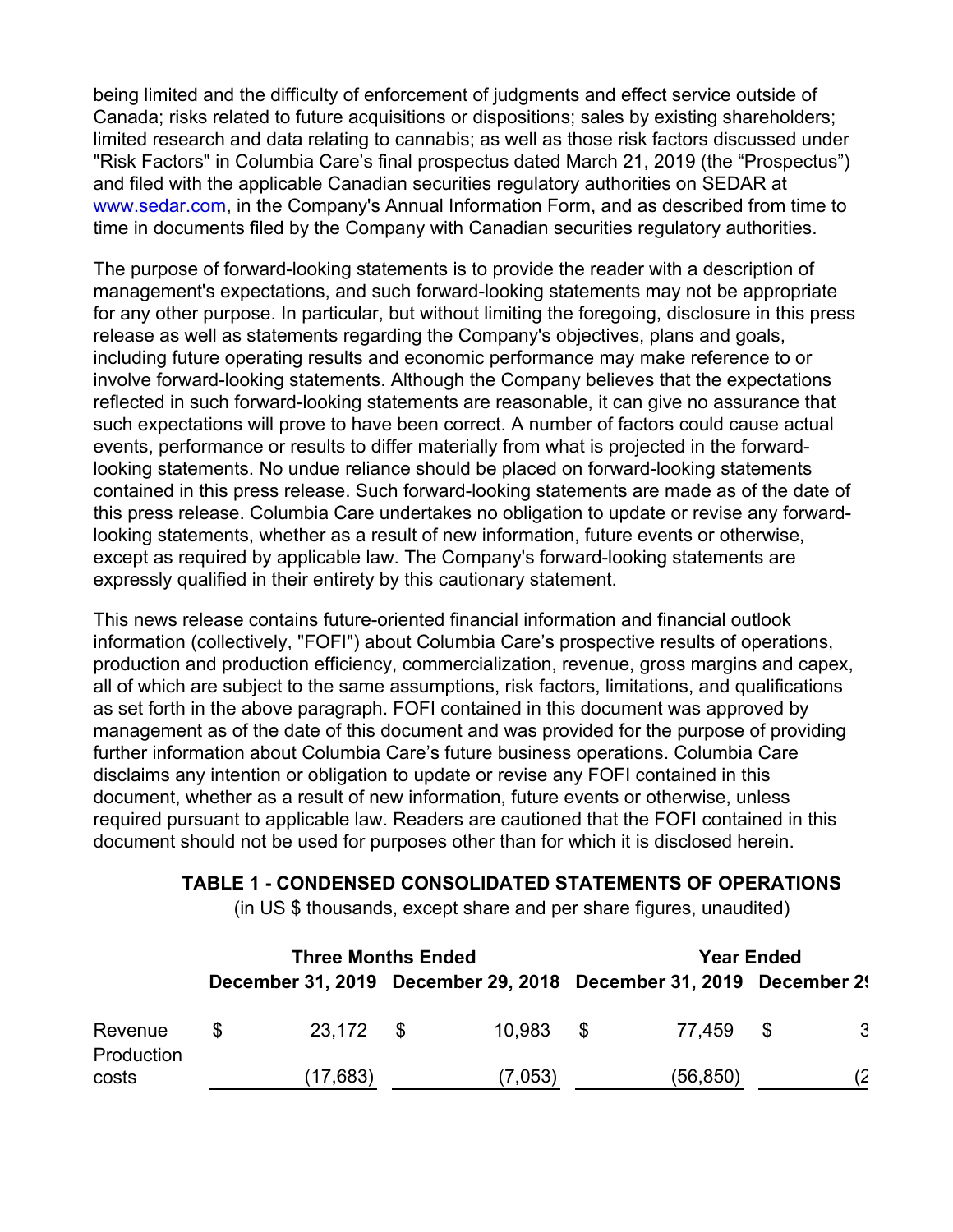| Gross profit<br>before fair<br>value<br>adjustments                   | 5,489       | 3,930           | 20,609           | 1         |
|-----------------------------------------------------------------------|-------------|-----------------|------------------|-----------|
| Fair value<br>adjustments<br>biological                               |             |                 |                  |           |
| assets, net                                                           | 12,662      | (4, 521)        | 16,252           |           |
| Gross profit<br>Operating                                             | 18,151      | (591)           | 36,861           | 1         |
| expenses                                                              | (34, 738)   | (18, 557)       | (129, 751)       | (5)       |
| Operating<br>loss<br>Other                                            | (16, 587)   | (19, 148)       | (92, 890)        | (3)       |
| (expense)<br>income, net<br>Income tax                                | (788)       | 419             | (964)            |           |
| expense                                                               | (10, 641)   | (1,690)         | (12, 874)        |           |
| Net loss<br>Net loss<br>attributable                                  | (28, 016)   | (20, 419)       | (106, 728)       | (3)       |
| to non-<br>controlling<br>interests                                   | (2, 192)    | (28)            | (4, 139)         |           |
| Net loss<br>attributable<br>to Columbia<br>Care<br>shareholders \$    | (25, 824)   | (20, 391)<br>\$ | (102, 589)<br>\$ | (3)<br>\$ |
| Weighted<br>average<br>common<br>shares<br>outstanding<br>- basic and |             |                 |                  |           |
| diluted                                                               | 216,424,962 | 183, 124, 595   | 209,992,187      | 167,59    |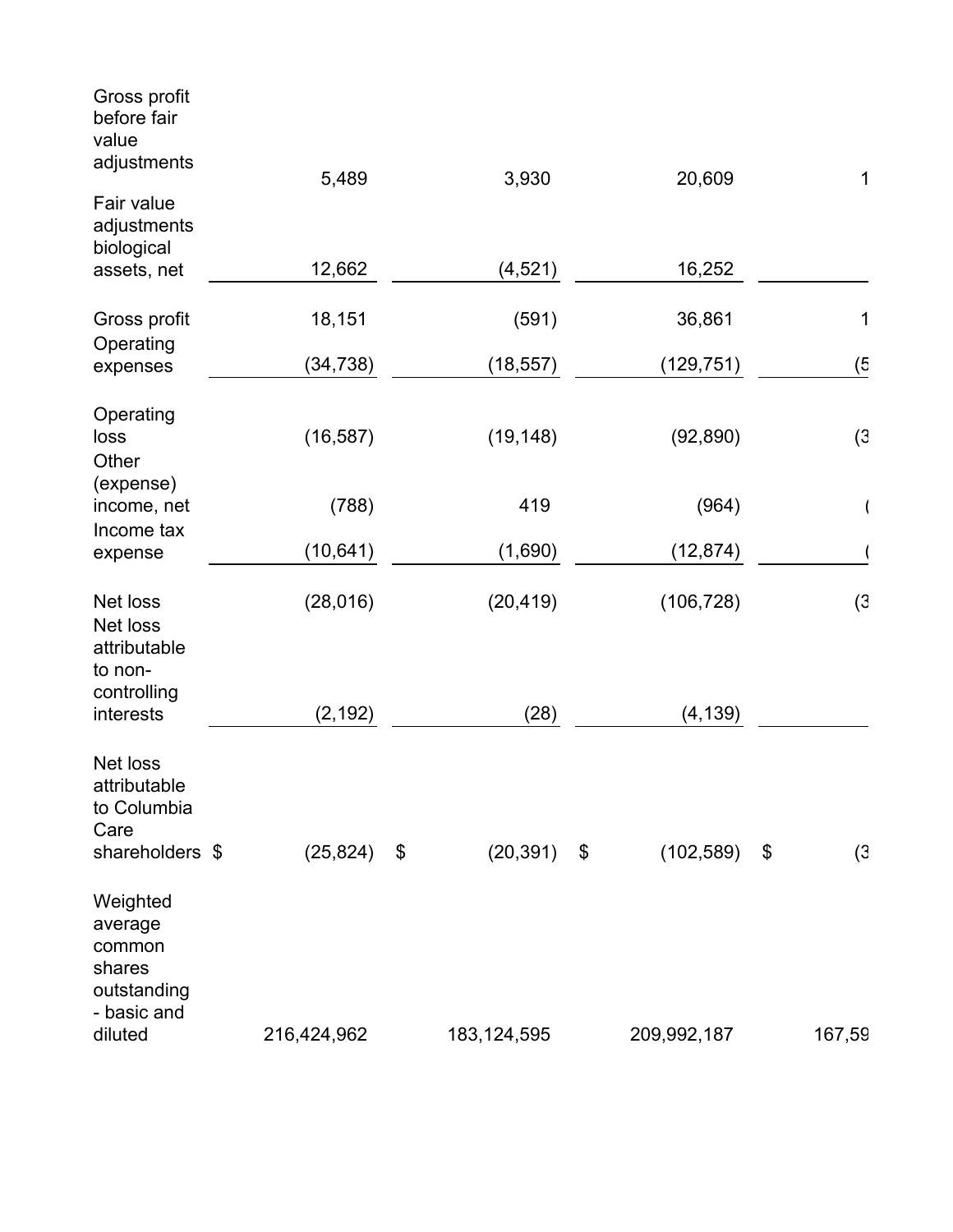| Earnings per |              |              |              |    |
|--------------|--------------|--------------|--------------|----|
| common       |              |              |              |    |
| share        |              |              |              |    |
| attributable |              |              |              |    |
| to Columbia  |              |              |              |    |
| Care         |              |              |              |    |
| shareholders |              |              |              |    |
| - basic and  |              |              |              |    |
| diluted      | \$<br>(0.12) | \$<br>(0.11) | \$<br>(0.49) | \$ |

# **TABLE 2 - RECONCILIATION OF IFRS TO NON-IFRS MEASURES**

(in US \$ thousands, unaudited)

|                                                                       |    | <b>Three Months Ended</b> |                                                                  |           | <b>Year Ended</b>         |            |                           |                        |
|-----------------------------------------------------------------------|----|---------------------------|------------------------------------------------------------------|-----------|---------------------------|------------|---------------------------|------------------------|
|                                                                       |    |                           | December 31, 2019 December 29, 2018 December 31, 2019 December 2 |           |                           |            |                           |                        |
| Net loss<br>Income tax                                                | \$ | (28, 016)                 | \$                                                               | (20, 419) | $\boldsymbol{\mathsf{S}}$ | (106, 728) | $\boldsymbol{\mathsf{S}}$ | $\left( \cdot \right)$ |
| expense<br>Depreciation<br>and                                        |    | 10,641                    |                                                                  | 1,690     |                           | 12,874     |                           |                        |
| amortization<br>Net interest                                          |    | 4,929                     |                                                                  | 1,291     |                           | 15,189     |                           |                        |
| and debt<br>amortization                                              |    | 524                       |                                                                  | 4,473     |                           | 1,698      |                           |                        |
| <b>EBITDA</b>                                                         | \$ | (11, 922)                 | \$                                                               | (12, 965) | $\boldsymbol{\$}$         | (76, 967)  | \$                        | ('                     |
| Share-based<br>compensation<br>Fair value<br>adjustments              |    | 9,834                     |                                                                  | 5,540     |                           | 34,373     |                           |                        |
| biological<br>assets, net<br>Listing fee                              |    | (12,662)                  |                                                                  | 4,521     |                           | (16, 252)  |                           |                        |
| expense<br>Transaction<br>costs<br>associated<br>with TGS and<br>sale |    |                           |                                                                  |           |                           | 11,071     |                           |                        |
| leaseback                                                             |    | 839                       |                                                                  |           |                           | 839        |                           |                        |
| Adjusted<br><b>EBITDA</b>                                             | \$ | (13, 911)                 | \$                                                               | (2,904)   | \$                        | (46, 936)  | \$                        | $\left($               |

**TABLE 3 - CONDENSED CONSOLIDATED STATEMENTS OF CASH FLOW**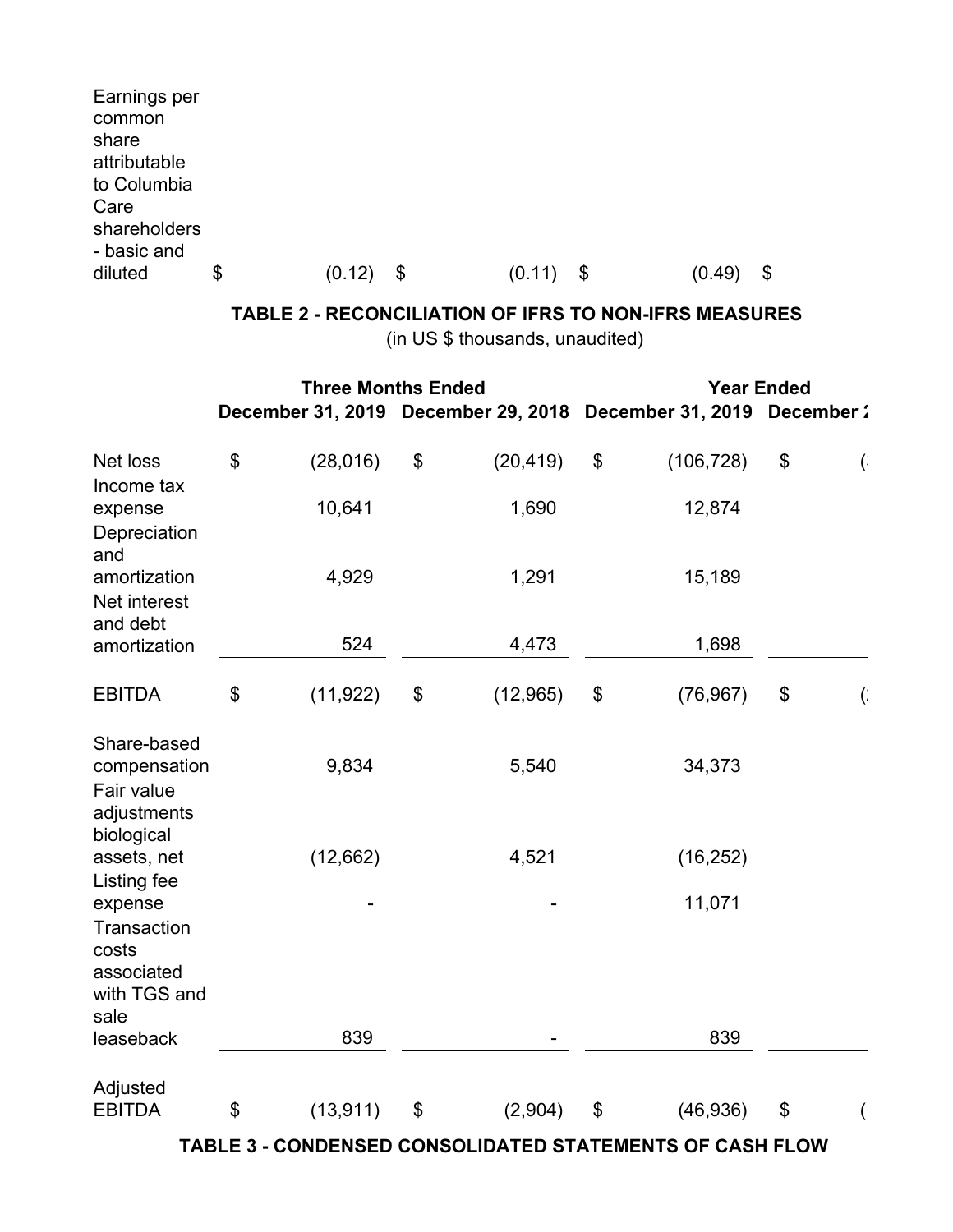#### (in US \$ thousands, unaudited)

|                                                       |                | <b>Three Months Ended</b>                                          |           | <b>Year Ended</b> |           |    |         |
|-------------------------------------------------------|----------------|--------------------------------------------------------------------|-----------|-------------------|-----------|----|---------|
|                                                       |                | December 31, 2019 December 29, 2018 December 31, 2019 December 29, |           |                   |           |    |         |
| Net cash<br>used in<br>operating                      |                |                                                                    |           |                   |           |    |         |
| activities<br>Net cash<br>used in<br>investment       | \$<br>(6, 117) | \$                                                                 | (7, 759)  | \$                | (59, 743) | \$ | (24, 1) |
| activities<br>Net cash<br>provided<br>by<br>financing | (33, 136)      |                                                                    | (20, 578) |                   | (91, 255) |    | (27,1)  |
| activities<br><b>Net</b><br>(decrease)<br>increase in | 2,211          |                                                                    | 51,665    |                   | 152,221   |    | 85,     |
| cash<br>Cash<br>balance -<br>beginning                | (37, 042)      |                                                                    | 23,328    |                   | 1,223     |    | 32,9    |
| of period<br>Cash<br>balance -<br>end of              | 84,506         |                                                                    | 22,913    |                   | 46,241    |    | 13,7    |
| period                                                | 47,464         |                                                                    | 46,241    |                   | 47,464    |    | 46,     |

# **TABLE 4 - CONDENSED CONSOLIDATED STATEMENTS OF FINANCIAL POSITION (SELECT ITEMS)**

(in US \$ thousands, unaudited)

|                                  | <b>December 31, 2019</b> |         | <b>December 29, 2018</b> |         |  |
|----------------------------------|--------------------------|---------|--------------------------|---------|--|
| Cash                             | \$                       | 47,464  | \$                       | 46,241  |  |
| Total current assets             |                          | 154,489 |                          | 160,122 |  |
| Property and equipment, net      |                          | 104,034 |                          | 39,794  |  |
| Right of use assets              |                          | 79,031  |                          |         |  |
| <b>Total assets</b>              |                          | 402,276 |                          | 233,927 |  |
| <b>Total current liabilities</b> |                          | 35,402  |                          | 15,309  |  |
| <b>Total liabilities</b>         |                          | 135,344 |                          | 30,238  |  |